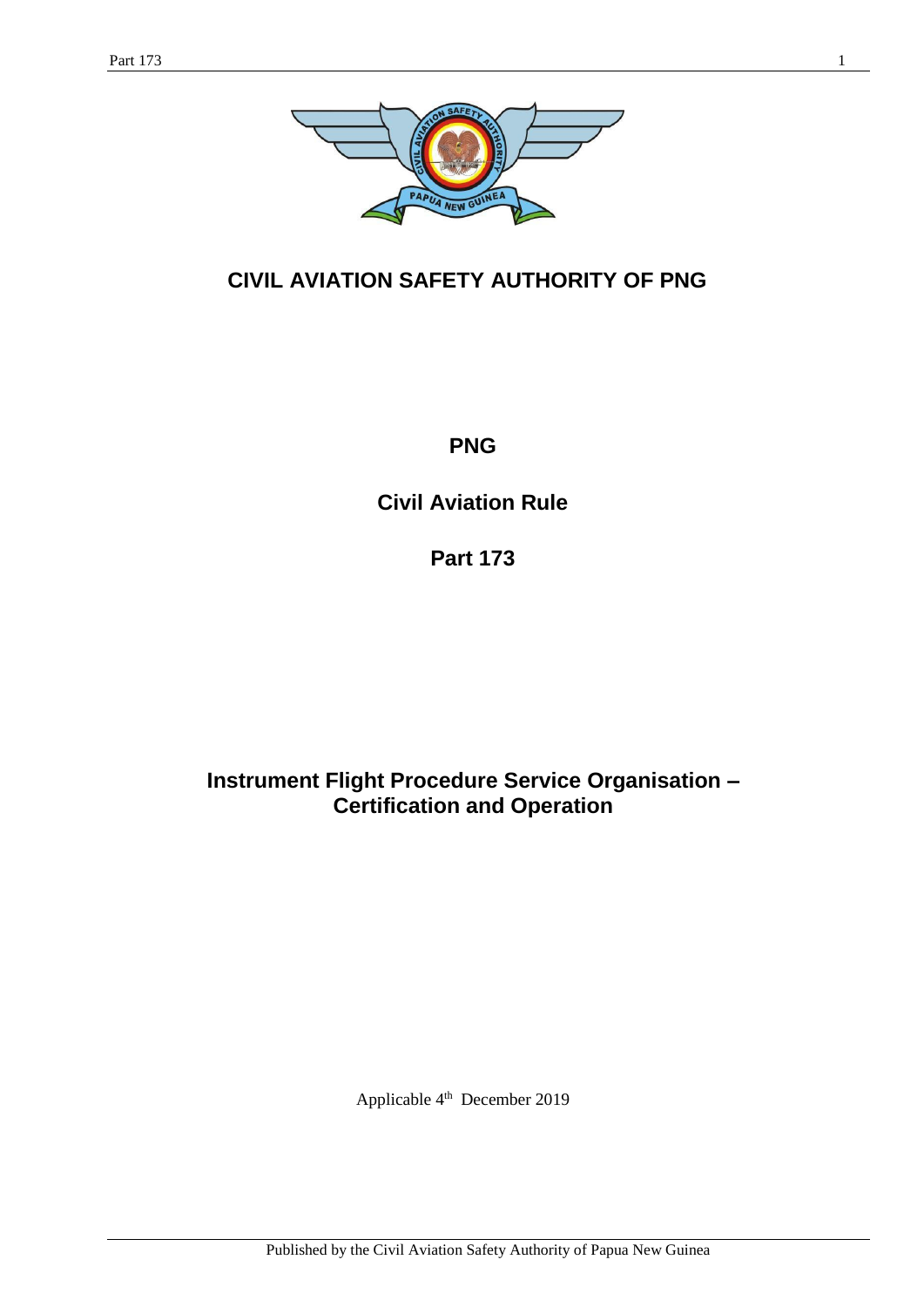## **DESCRIPTION**

Part 173 prescribes –

- rules governing the certification and operation of organisations that provide services for the design and maintenance of instrument flight procedures; and
- the technical standards for the design of instrument flight procedures.

The Part does not apply to the design of aircraft performance operating limitations or flight paths for critical engine inoperative emergency procedures.

Part 173 aims to ensure that the design, maintenance, and promulgation of instrument flight procedures intended for use by aircraft operating under Instrument Flight Rules (IFR) in the Port Moresby Flight Information Region (FIR) meet or exceed the International Civil Aviation Organisation (ICAO) standards and recommended practices for instrument flight procedures.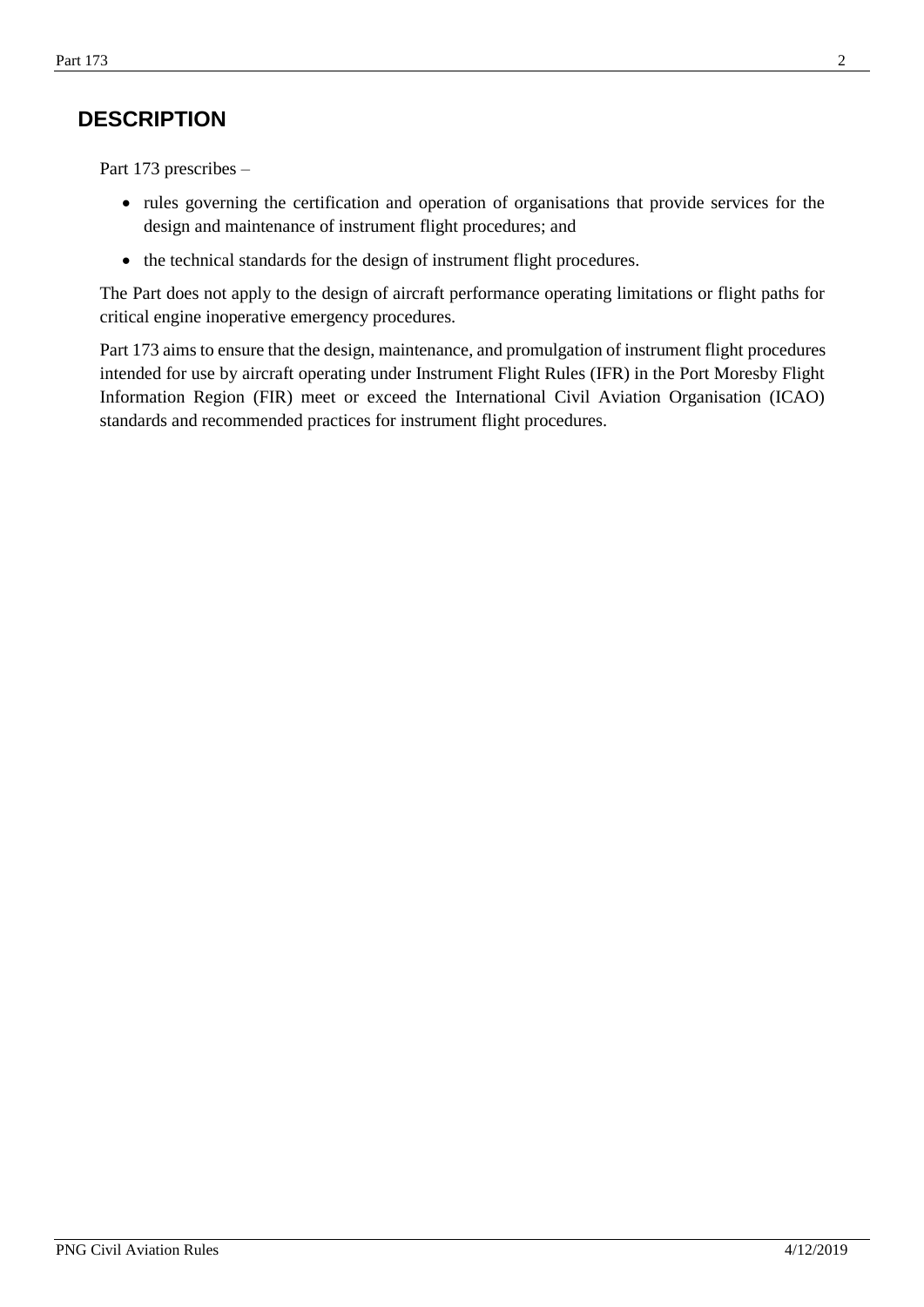## **BULLETIN**

This Part first came into force on January 2004 and now incorporates the following amendments:

| Amendments  | <b>Effective Date</b> |
|-------------|-----------------------|
| Amendment 1 | 1 February 2018       |
| Amendment 2 | 13 November 2018      |
| Amendment 3 | 4 December 2019       |

#### *Summary of amendments;*

(Docket19/07/CAR173/45)

Amendment 3: Correct grammatical and editorial errors in the following rules; Rule 173.9 (2); Rule  $173.51(c)(d)(e)(f)(g);$ Rule  $173.55(a)(3)$ ; Rule 173.61(b)(2); Rule 173.61(c); Rule 173.65(1); Rule 173.67(c); Rule 173.67(c)(1); Rule 173.67(c)(4); Rule 173.67(c)(5); Rule 173.67(d)(4); Rule 173.73(a)(5)(ii); Rule 173.73(a)(8); Rule 173.73(a)(10); Rule 173.73(a)(10)(ix); Rule 173.73(a)(10)(x); Rule 173.73(a)(10)(xi); Rule 173.73(a)(10)(xii); Rule 173.73(a)(10)(xiii); Rule 173.73(a)(10)(xiv); Rule 173.101; Rule 173.103(b)(2); Rule 173.205; Rule 173.Appendix A A2; Rule 173.Appendix B (1);

Rule 173.Appendix A A1(a)(2) inserted additional rule reference;

Part 173 General Formatting errors.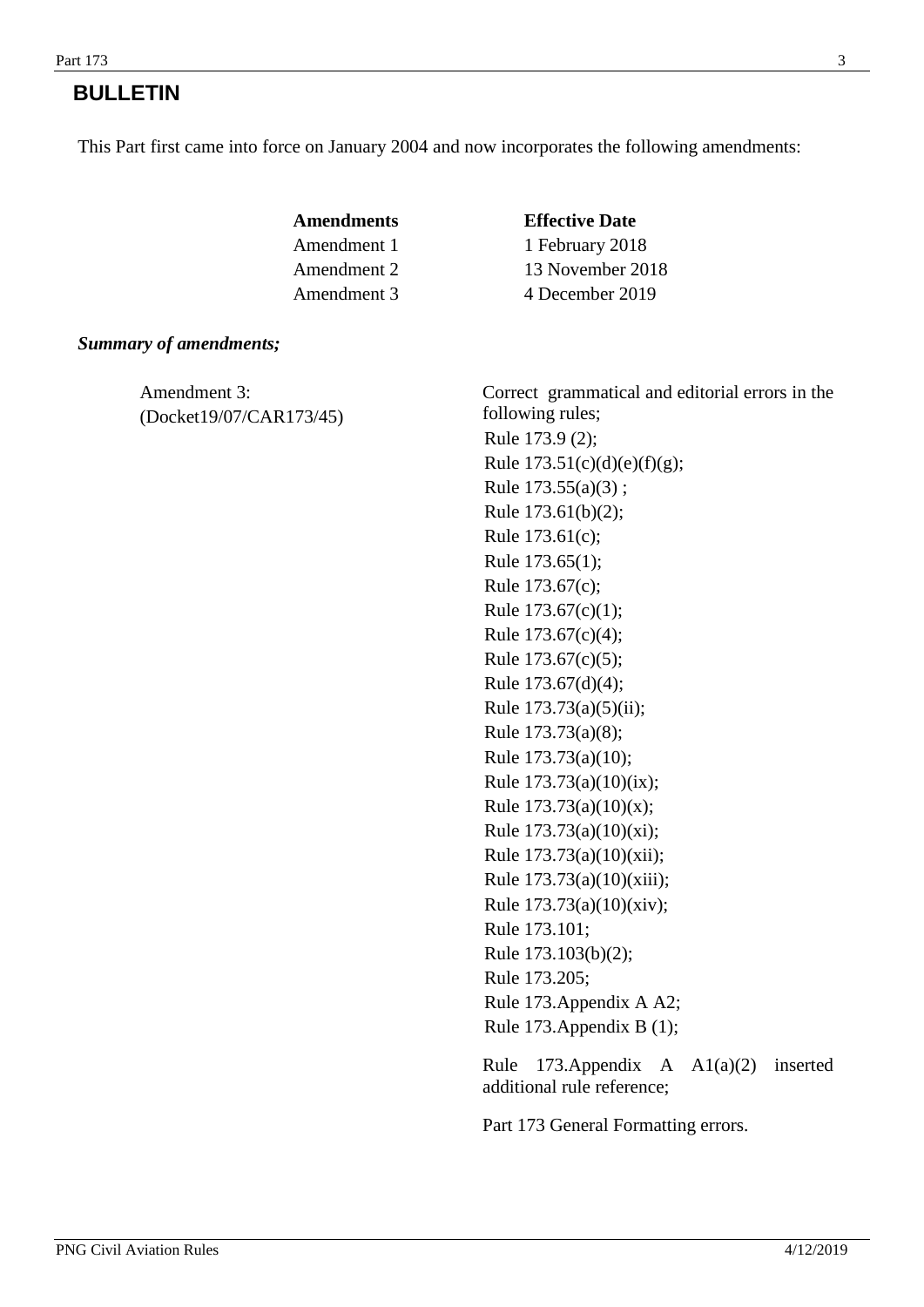# **Schedule of Rules**

|         | Appendix B — Acceptable Standards for design, maintenance and transfer of instrument flight         |  |
|---------|-----------------------------------------------------------------------------------------------------|--|
| A4.     |                                                                                                     |  |
| A3.     |                                                                                                     |  |
| A.2     |                                                                                                     |  |
| A.1     |                                                                                                     |  |
|         |                                                                                                     |  |
|         | Appendix $A -$ Qualifications and experience for senior persons, qualified designers and apprentice |  |
| 173.205 |                                                                                                     |  |
| 173.203 |                                                                                                     |  |
| 173.201 |                                                                                                     |  |
|         |                                                                                                     |  |
|         |                                                                                                     |  |
| 173.105 |                                                                                                     |  |
| 173.103 |                                                                                                     |  |
| 173.101 |                                                                                                     |  |
|         |                                                                                                     |  |
| 173.73  |                                                                                                     |  |
| 173.71  |                                                                                                     |  |
| 173.69  |                                                                                                     |  |
| 173.67  |                                                                                                     |  |
| 173.65  |                                                                                                     |  |
| 173.63  |                                                                                                     |  |
| 173.61  |                                                                                                     |  |
| 173.59  |                                                                                                     |  |
| 173.57  |                                                                                                     |  |
| 173.56  |                                                                                                     |  |
| 173.55  |                                                                                                     |  |
| 173.53  |                                                                                                     |  |
| 173.52  |                                                                                                     |  |
| 173.51  |                                                                                                     |  |
|         |                                                                                                     |  |
| 173.17  |                                                                                                     |  |
| 173.15  |                                                                                                     |  |
| 173.13  |                                                                                                     |  |
| 173.11  |                                                                                                     |  |
| 173.9   |                                                                                                     |  |
| 173.7   |                                                                                                     |  |
| 173.5   |                                                                                                     |  |
| 173.3   |                                                                                                     |  |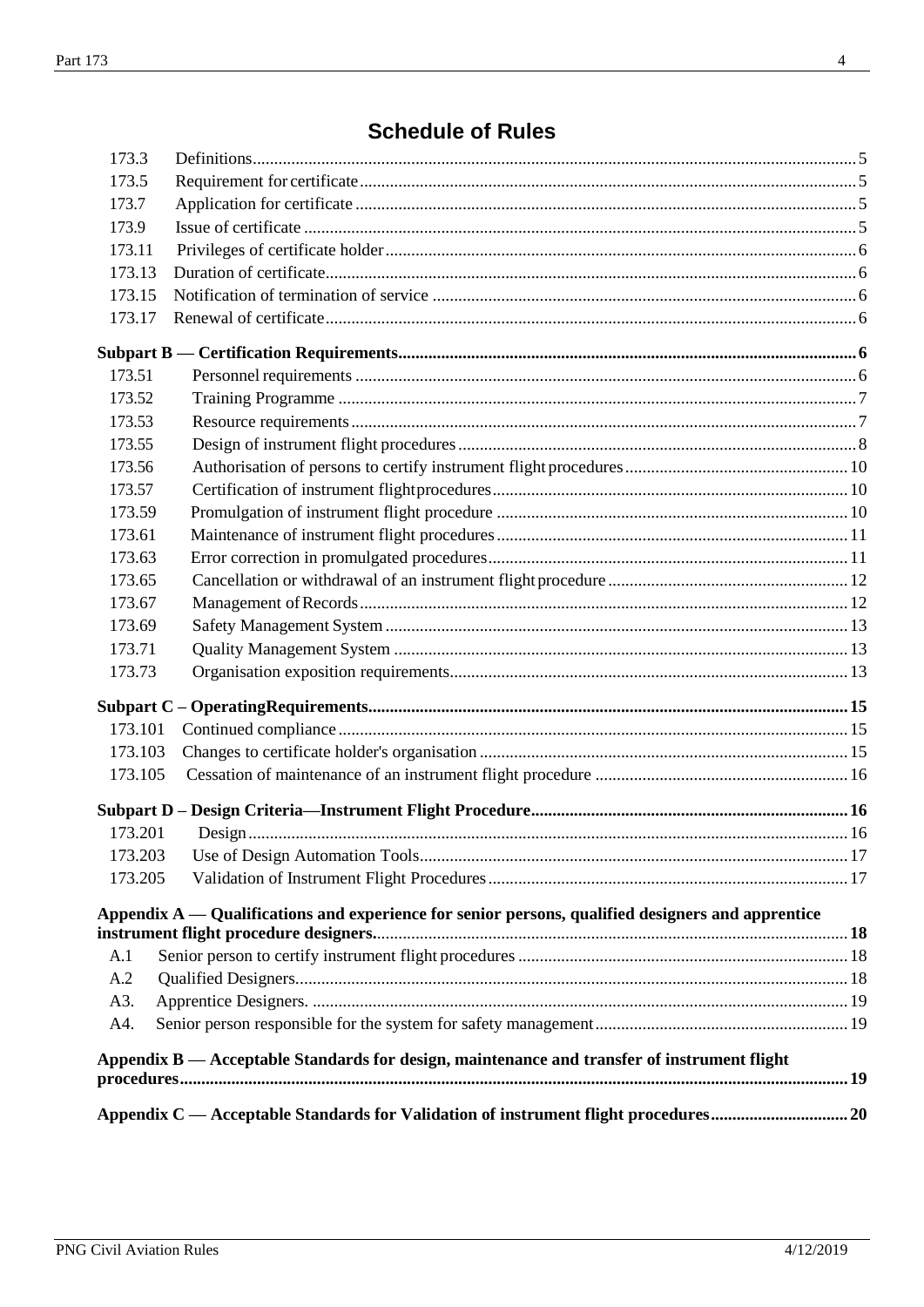## **Subpart A — General**

### **173.1 Purpose**

(a) This Part prescribes -

(1) Rules governing the certification and operation of organisations that provides services that includes designing, certifying, and maintaining instrument flight procedures, and

(2) the technical standards for the design of instrument flight procedures.

(b) This Part does not apply to the design of aircraft performance operating limitations or flight paths, for critical engine inoperative emergency procedures

### <span id="page-4-0"></span>**173.3 Definitions**

**Instrument flight procedure service** means a service to design, certify, maintain and promulgate visual and instrument flight procedures.

**Flight procedure** means a visual or instrument flight procedure for which a design is required under the provisions of this Part allowing an aircraft to navigate on the final approach down to a given OCH, relying on a given type of Navigation infrastructure.

**Process/processes** means a procedure or procedures written into an exposition required under this Part.

**ANR** means Air Navigation Register or Database.

#### <span id="page-4-1"></span>**173.5 Requirement for certificate**

No person shall provide an instrument flight procedure service for the Port Moresby FIR, except under the authority of an instrument flight procedure service certificate issued in accordance with this Part.

#### <span id="page-4-2"></span>**173.7 Application for certificate**

An applicant for the grant of an instrument flight procedure service certificate shall complete form CA 173/01, and submit it to the Director not less than 90 days before the date of intended operation, unless a shorter period is acceptable to the Director, with—

- (1) the name and address for service in Papua New Guinea of the applicant; and
- (2) the exposition required by 173.73; and
- (3) a payment of the appropriate application fee prescribed by regulations made under the Act.

#### <span id="page-4-3"></span>**173.9 Issue of certificate**

An applicant is entitled to an instrument flight procedure service certificate if the Director is satisfied that—

- (1) the applicant meets the requirements of Subpart B; and
- (2) the applicant, and the applicant's senior person or senior persons required by  $173.51(a)(1)$  and are fit and proper persons; and
- (3) the granting of the certificate is not contrary to the interests of aviation safety.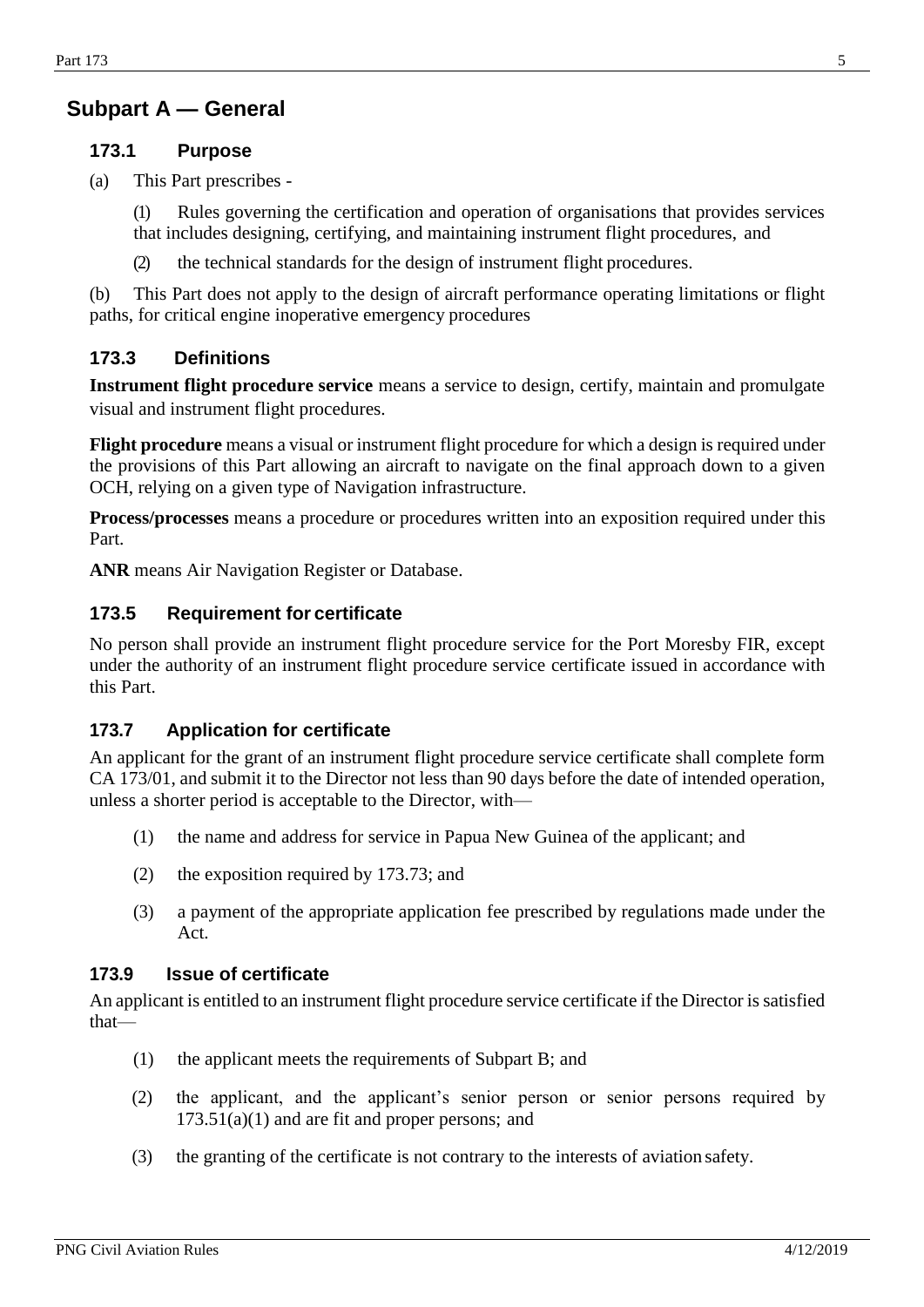### <span id="page-5-0"></span>**173.11 Privileges of certificate holder**

An instrument flight procedure service certificate -

- (1) authorises the holder of the certificate to—
	- (i) design, flight validate, certify, and maintain an instrument flight procedure; and
	- (ii) subject to the requirements of Part 95, make aeronautical information including aeronautical data relating to an instrument flight procedure that has been certified by the certificate holder and notified in the Gazette, available for publication and operational use in an aircraft; and
- (2) specifies the types of visual and instrument flight procedure that the certificate holder is authorised to design, flight validate, certify and maintain.

### <span id="page-5-1"></span>**173.13 Duration of certificate**

(a) An instrument flight procedure service certificate may be granted or renewed for a period of up to 5 years.

(b) An instrument flight procedure service certificate remains in force until it expires or is suspended or revoked by the Director.

(c) The holder of an instrument flight procedure service certificate that expires or is revoked shall forthwith surrender the certificate to the Director.

(d) The holder of an instrument flight procedure service certificate that is suspended, shall forthwith produce the certificate to the Director for appropriate endorsement.

#### <span id="page-5-2"></span>**173.15 Notification of termination of service**

The holder of a service certificate that terminates its service shall notify the Director of termination in writing not less than 90 days prior to the date of the termination.

### <span id="page-5-3"></span>**173.17 Renewal of certificate**

(a) The holder of an instrument flight procedure service certificate shall make any application for the renewal of an instrument flight procedure service certificate on form CA 173/01.

(b) The application required by paragraph (a) shall be submitted to the Director before the application renewal date specified on the certificate or, if no such date is specified, not less than 90 days before the certificate expires.

## <span id="page-5-5"></span><span id="page-5-4"></span>**Subpart B — Certification Requirements**

#### **173.51 Personnel requirements**

(a) An applicant for the grant of an instrument flight procedure service certificate shall employ, contract, or otherwise engage—

- (1) a senior person identified as the Chief Executive who—
	- (i) has the authority within the applicant's organisation to ensure that all activities undertaken by the organisation can be financed and carried out in accordance with the requirements and standards prescribed by this Part; and
	- (ii) is responsible for ensuring that the organisation complies with the requirements and standards prescribed by this Part; and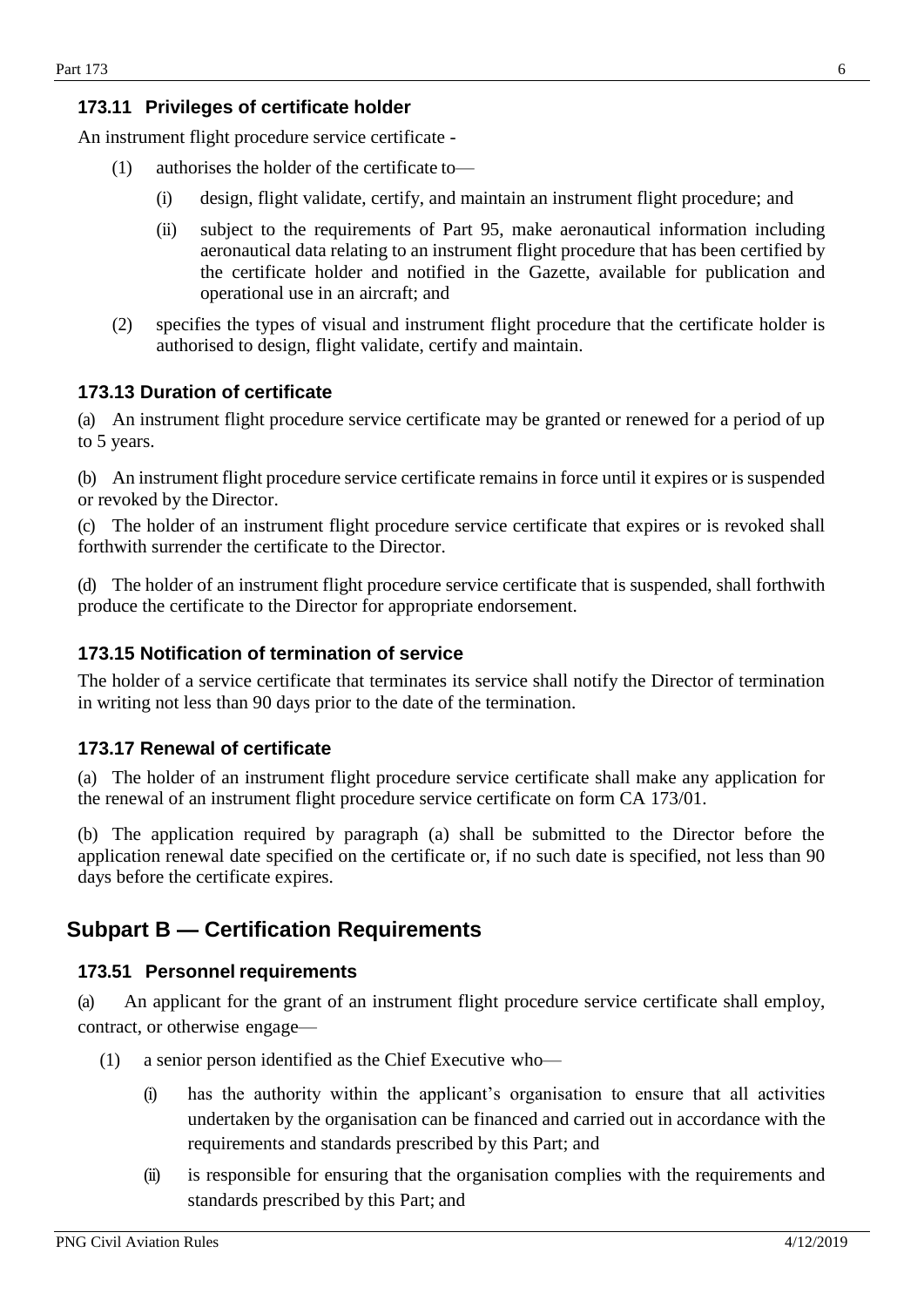- (i) ensuring that the applicant's organisation complies with its exposition;and
- (ii) the certification of every instrument flight procedures in accordance with the procedures required by 173.57; and
- (iii) responsible for ensuring the system for safety management required under rule 173.69; and
- (3) ensuring that there are sufficient personnel to plan, design, verify, and maintain the instrument flight procedures provided by the applicant's organisation.

(b) An applicant for the grant of an instrument flight procedure service certificate shall establish procedures for training and checking programme for initially assessing, training, and for maintaining, the competence of—

- (1) personnel involved in the planning, design, verification, and maintenance of instrument flight procedures; and
- (2) who are authorised to certify instrument flight procedures.
- (3) senior personnel involved in planning, supervising, conducting or verifying the design activities covered by the approval specified in Appendix C.
- (4) The senior person or persons responsible for the certification of instrument flight procedures must be authorised in accordance with rule 173.56 to certify the procedures.
- (c) The qualifications and experience for the senior persons required in paragraph (a)(2), are specified in Appendix A.

## <span id="page-6-0"></span>**173.52 Training Programme**

- (a) An applicant for the grant of an instrument flight procedure service certificate must ensure that –
	- (1) prior to assignment to duty, each person required to receive training in accordance with this Subpart, must, whether employed on a full or part time basis, receives such training as appropriate to his or her duties; and
	- (2) the training facilities, equipment and personnel are acceptable to the Director and, in the case of training checking personnel
- (b) The training programme required under paragraph (a), must be approved by the Director.

## <span id="page-6-1"></span>**173.53 Resource requirements**

- (a) An applicant for the grant of an instrument flight procedure service certificate shall—
	- (1) have available equipment that is appropriate for the design, design verification, certification, flight validation, and maintenance of the types of instrument flight procedure that are specified in the applicant's exposition;
	- (2) have access to relevant and current data and database including, but not limited to, aeronautical data, land contour data, and obstacle data for the design, design verification, flight validation, and maintenance of the instrument flight procedures certified by, and maintained by, the applicant's organisation; and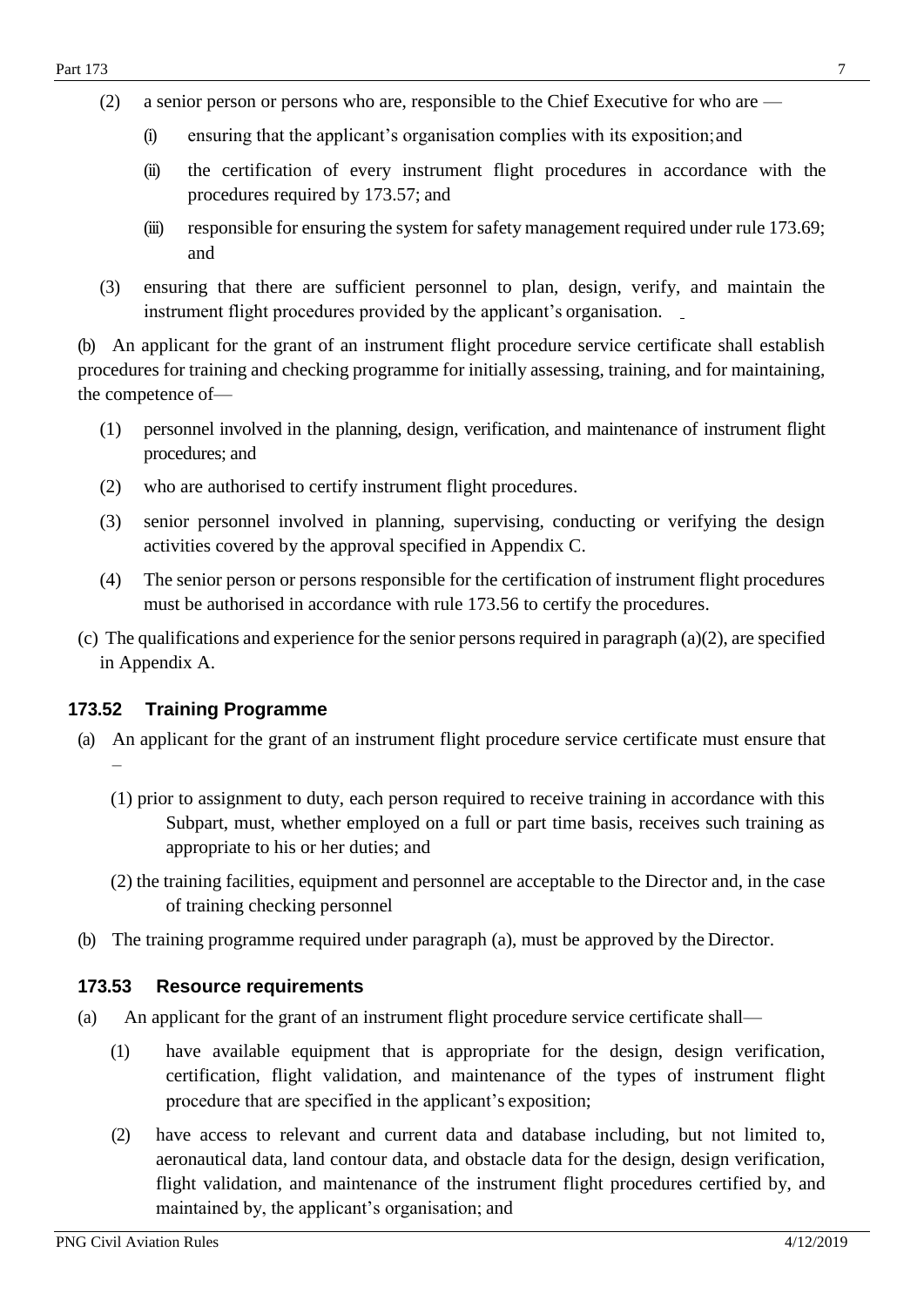(3) hold or have ready access to copies of relevant documentation comprising technical standards, practices, and instructions, and any other documentation that may be necessary for the design, design verification, certification, flight validation, and maintenance of the types of instrument flight procedure that are specified in the applicant's exposition.

(b) An applicant for the grant of an instrument flight procedure service certificate must establish a procedure for ensuring that—

- (1) when aeronautical data is required for design purposes, have procedures to ensure the integrity of the aeronautical database, and the integrity of the aeronautical data throughout the design process from survey/origin to the certified flight procedure.
- (2) personnel have access to the data referred to in paragraph  $(a)(2)$  for the types of instrument flight procedure specified in the applicant's exposition; and
- (3) the data and database referred to in paragraph (a)(2) is current, traceable, and meets the required level of verifiable accuracy for the design, design verification, flight validation, and maintenance of instrument flight procedures specified in the applicant's exposition and must meet other requirements acceptable to the Director.

(c) An applicant for the grant of an instrument flight procedure service certificate must establish a procedure for controlling all documentation required by paragraph (a)(3) to ensure that—

- (1) the documentation is reviewed and authorised by an appropriate person before issue and use; and
- (2) current issues of relevant documentation are available to personnel at every location if they need access to the documentation; and
- (3) every obsolete document is promptly removed from every point of issue and use; and
- (4) a change to documentation is reviewed and authorised by an appropriate person before issue and use; and
- (5) the current version of every item of documentation can be identified to prevent the use of superseded material.

## <span id="page-7-0"></span>**173.55 Design of instrument flight procedures**

(a) An applicant for the grant of an instrument flight procedure service certificate must establish procedures for ensuring that every instrument flight procedure certified under the authority of the applicant's certificate in accordance with rule 173.57, is—

- (1) designed or amended using methods ensuring that the procedure meets the applicable requirements and standards prescribed in Subpart D; and
- (2) independently verified, before certification, by a qualified person who is independent of the person directly responsible for the design; and
- (3) Validated as prescribed in rule 173.205 and Appendix C of this part.
- (4) except as provided in paragraph (b), flight validated in accordance with the procedures required under paragraph (c), to ensure that—
	- (i) the instrument flight procedure allows aircraft using the procedure to manoeuvre consistently within safe operating practices and pilot workloads for the categories of aircraft that the procedure is intended for; and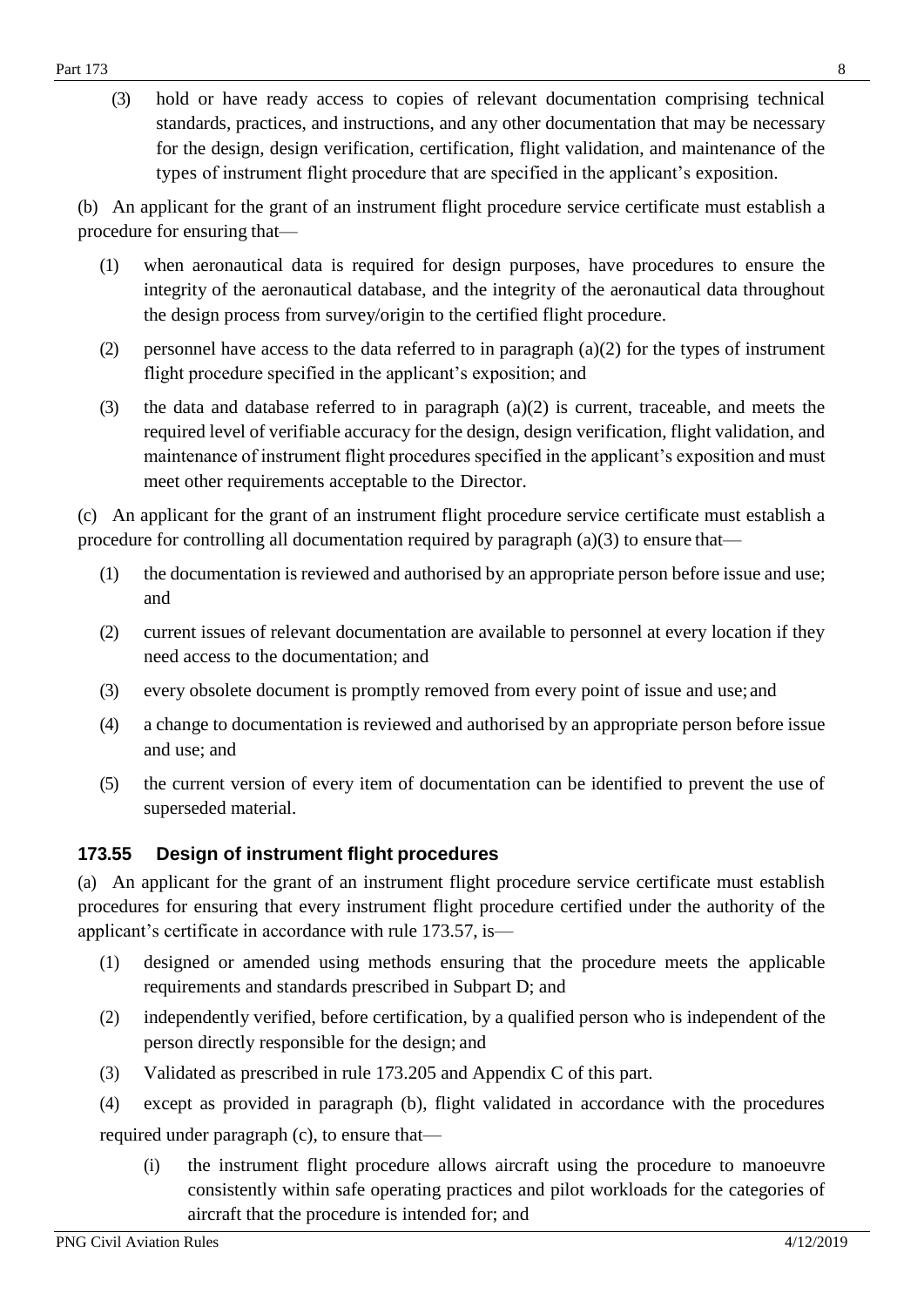- (iii) the instrument flight procedure is not affected by any radio frequency interference; and
- (iv) visual guidance systems and cues for the runway are appropriate for the instrument flight procedure and are not confused by lighting, laser sky displays, or any other visual distraction.

(b) The following instrument flight procedures do not require flight validation if it can be shown that current obstacle data meets the design requirements of the instrument flight procedure:

- (1) an en-route or an instrument arrival procedure unless—
	- (i) there is doubt about the coverage of the navigation system supporting the requirements of the procedure; or
	- (ii) the procedure limits the flyability and performance characteristics of the class of aircraft the procedure is designed for:
- (2) an instrument departure procedure unless the procedure limits the flyability and performance characteristics of the class of aircraft the procedure is designed for:
- (3) an amendment of a previously flight validated instrument approach procedure if—
	- (i) the design change can be verified during the design process; and
	- (ii) a safety assessment of the proposed amendment has been completed and confirms that no additional risks to the safety of the procedure are introduced by the amendment.

(c) An applicant for the grant of an instrument flight procedure service certificate must establish procedures for conducting the flight validation of an instrument flight procedure as required by paragraph (a)(3).

(d) The flight validation procedures required under paragraph (c) must include the use of equipment that—

- (1) has the precision, and accuracy traceable to appropriate standards, that are necessary for the validation being performed; and
- (2) has known measurement uncertainties including, but not limited to, the software, firmware and crosswind uncertainties; and
- (3) records the actual flight path of the validation aircraft, and
- (4) is checked before being released for use, and at intervals not exceeding the calibration intervals recommended by the manufacturer, to establish that the system is capable of verifying the integrity of the instrument flight procedure, and
- (5) is operated in accordance with flight validation system procedures and criteria by persons who are competent and current on the system used.

(e) An applicant for the grant of an instrument flight procedure service certificate must establish procedures for justifying the application of paragraph (b) to an instrument flight procedure.

(f) An applicant for the grant of an instrument flight procedure service certificate must establish procedures for ensuring that during the processes of design, maintenance, or transfer of data of an instrument flight procedure the applicable aeronautical data and aeronautical information complies with the standards specified in RTCA Inc. document and Aeronautical Information Transfer Model (AIXM-5) acceptable to the Director; and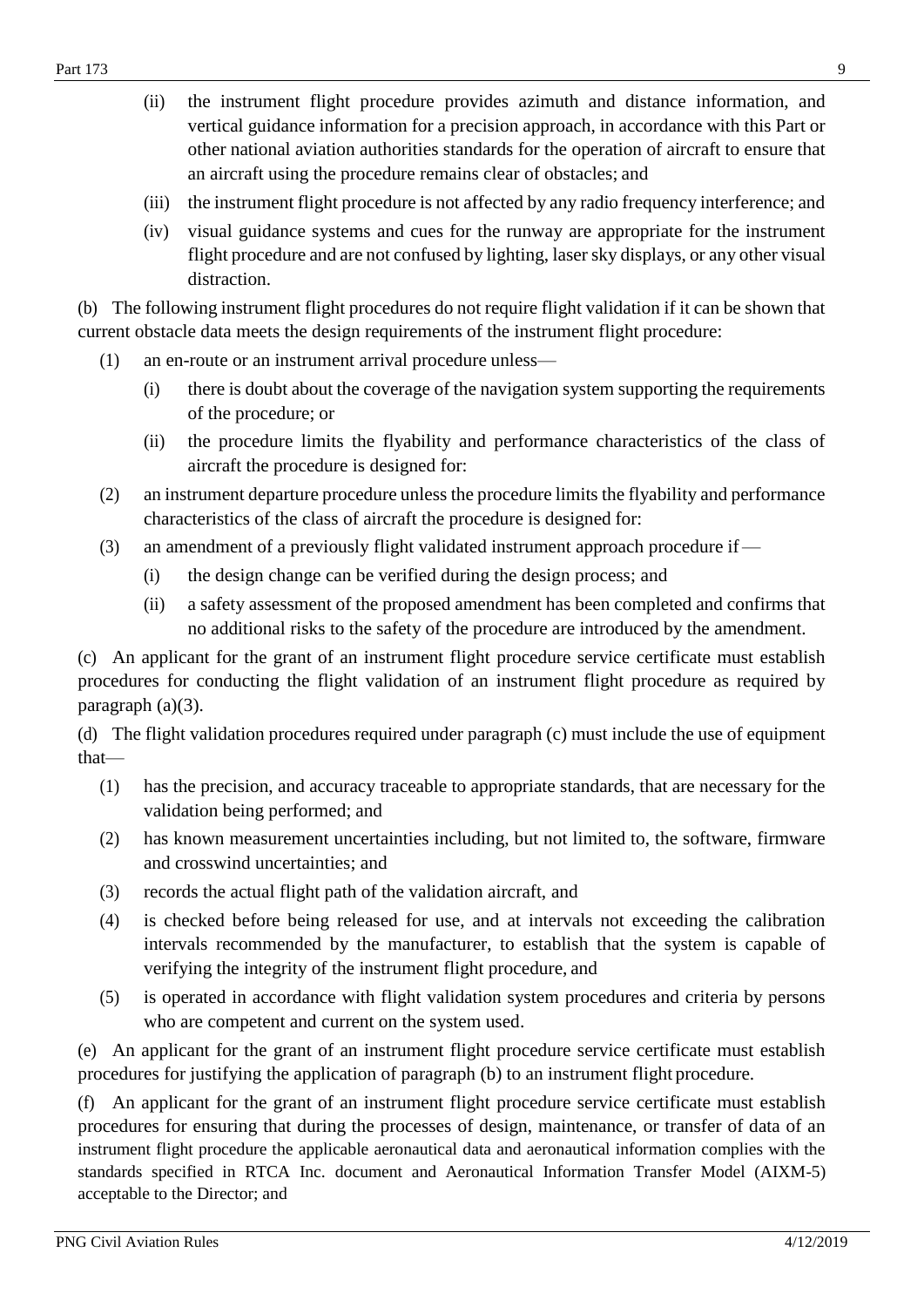(g) An applicant for the grant of an instrument flight procedure service certificate may use alternative standards equivalent to the standards specified in paragraph (f).

## <span id="page-9-0"></span>**173.56 Authorisation of persons to certify instrument flight procedures**

(a) Subject to paragraphs (b), (c), and (d), an applicant for the grant of an instrument flight procedure service certificate must establish a process for authorising a senior person or persons to certify that a flight procedure has been designed in accordance with and meets, every applicable standard and requirement prescribed by Subpart D.

(b) An authorisation must not be issued to a person unless the person meets the applicable training and experience requirements specified in Appendix A.1.

(c) Every authorisation that is issued to a person must be in writing and must specify the types of flight procedure that the person is authorised to certify.

(d) A flight procedure type that is specified on an authorisation must not be inconsistent with the types of procedures specified on the instrument flight procedure service certificate.

## <span id="page-9-1"></span>**173.57 Certification of instrument flightprocedures**

(a) Subject to paragraphs (b) and (c), an applicant for the grant of an instrument flight procedure service certificate must establish a process for the certification of every flight procedure that the applicant's organisation proposes to design, make available for operational use, and publish in the Papua New Guinea Aeronautical Information Publication (PNG AIP).

- (b) The process required by paragraph (a) must include—
	- (1) details of the checks to be carried out by a senior person, who is authorised to certify the particular type of flight procedure, to ensure that it meets the applicable requirements and standards prescribed by this Part; and
	- (2) the means for providing the Director with the information specified in rule 173.59(c) for the entry of the flight procedure into the Papua New Guinea Air Navigation Register (PNG ANR)/ Database.

(c) A person who is authorised in accordance with rule 173.56 to certify an instrument flight procedure must not certify a procedure which has been designed by that person.

## <span id="page-9-2"></span>**173.59 Promulgation of instrument flight procedure**

- (a) An applicant for the grant of an instrument flight procedure service certificate, in accordance with rule 95.51, must establish a process ensuring that—
	- (1) the information required in paragraph (c) is provided to the Director; and
	- (2) a flight procedure is not published or made available for operational use unless the Director has notified the holder of the instrument flight procedure service certificate that the flight procedure has been entered into the PNG ANR, and the date for operational use of the procedure has been notified in the Gazette in accordance with rule 95.53.
- (b) The process required by paragraph (a) must include—
	- (1) details of the means for coordinating with the aeronautical information service provider the publishing of the flight procedure in the PNG AIP; and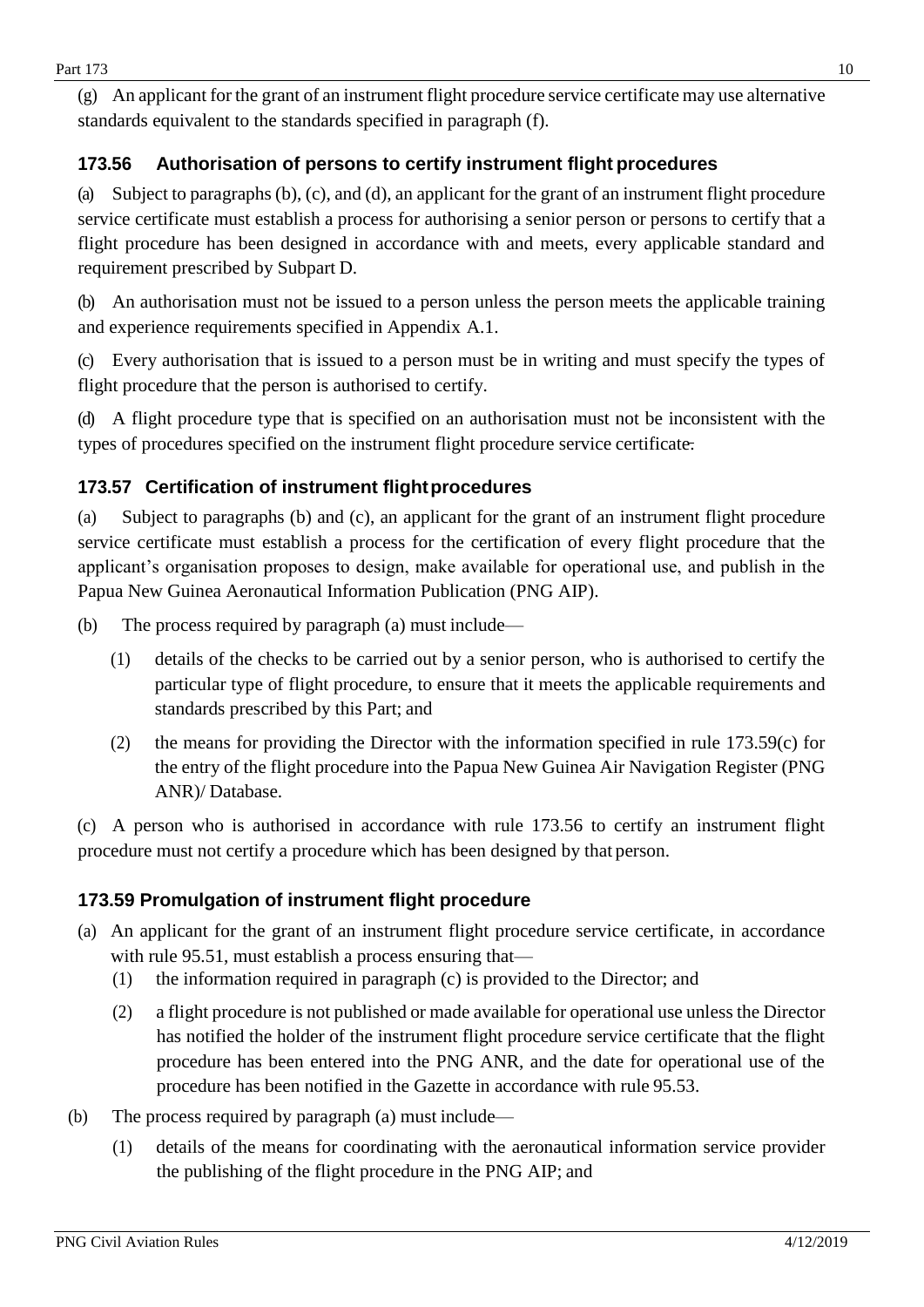(2) details of the means to check that the initial publication of, or any change to a flight procedure published under paragraph (a) has been accurately published in the PNG AIP.

(c) The following information is required by the Director for every entry of a flight procedure into the PNG ANR:

- (1) the name or other appropriate identifier that is acceptable to the Director to uniquely identify the flight procedure:
- (2) aeronautical data that is acceptable to the Director to define and describe the flight procedure:
- (3) the date that the flight procedure is intended to come into effect:
- (4) a statement signed by the senior person referred to in rule 173.57(b)(1), certifying that the flight procedure meets the applicable standards and requirements prescribed by this Part:
- (5) a statement signed by a senior person, of an appropriate instrument flight procedure service organisation, certifying that the flight procedure is to be maintained in accordance with the organisation's processes required by rule 173.61.

(d) For the purpose of paragraph (c)(5), an appropriate instrument flight procedure service organisation is an organisation that is certificated in accordance with Part 173 and whose certificate authorises the design, flight validation, certification, and maintenance of the particular type of flight procedure.

## <span id="page-10-0"></span>**173.61 Maintenance of instrument flight procedures**

(a) An applicant for the grant of an instrument flight procedure certificate must establish a process for maintaining every flight procedure in accordance with the statement required under rule 173.59(c)(5).

(b) The process required by paragraph (a) must include details for every flight procedure to be reviewed, and flight validated if necessary, —

- (1) on a periodic basis, not exceed five years. ensuring that the flight procedure continues to meet the applicable standards and requirements of this Part; and
- (2) if there is a change in any of the data referred to in rule  $173.53(a)(2)$  that may affect the integrity of the instrument flight procedure.

(c) The process required under paragraph (a) must include and document the grounds and criteria for establishing or changing the interval between the periodic maintenance reviews for each flight procedure.

## <span id="page-10-1"></span>**173.63 Error correction in promulgated procedures**

(a) An applicant for the grant of an instrument flight procedure service certificate shall establish a process for recording, investigating, correcting, and reporting in accordance with Part 12, any identified error, and any identified non-conformance or suspected non-conformance with the requirements of this Part, in a flight procedure that is certified or maintained under the authority of the certificate.

(b) The process required by paragraph (a) shall ensure that—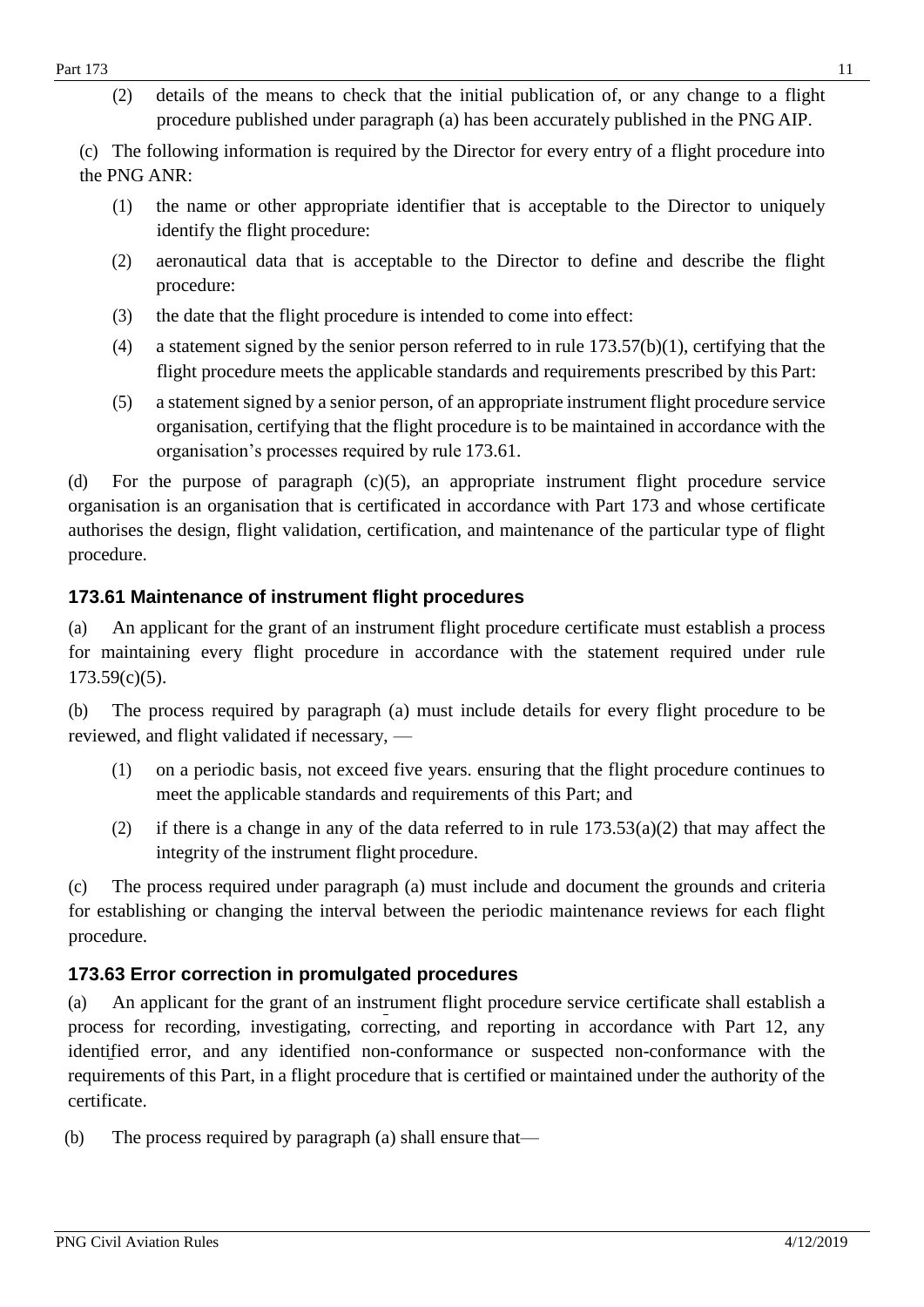- (2) the error or non-conformance is corrected, and certified by a senior person who is appropriately authorised in accordance with rule 173.56; and
- (3) the correction required by paragraph (2) is clearly identified and promulgated by the most appropriate means relative to the operational significance of the error or non-conformance; and
- (4) the source of the error or non-conformance is identified, and—
	- (i) if possible, eliminated to prevent a recurrence; and
	- (ii) preventive action is taken to ensure that the source of the error or non-conformance has not affected the integrity of any other flight procedure; and
- (5) the Authority is notified, in accordance with Part 12, of a promulgated information incident relating to an error or non-conformance referred to in paragraph (a).

## <span id="page-11-0"></span>**173.65 Cancellation or withdrawal of an instrument flight procedure**

(a) An applicant for the grant of an instrument flight procedure service certificate shall establish processes to—

- (1) if an error is detected in a visual and instrument flight procedure that can affect the safety of air navigation—
	- (i) immediately withdraw the use of that procedure until the error is corrected; and
	- (ii) if the error cannot be corrected, request the Director to cancel the procedure; and
- (2) if an instrument procedure cannot be maintained in accordance with 173.61, request the Director to cancel the procedure.

## <span id="page-11-1"></span>**173.67 Management of Records**

(a) An applicant for the grant of an instrument flight procedure certificate must establish a process for the management of records that are required for the applicant organisation's functions relating to the design, certification and maintenance of flight procedures.

(b) The management of records under paragraph (a) includes the identification, collection, indexing, storage, safekeeping, accessibility, maintenance and disposal of records.

(c) The process required by paragraph (a) must provide for the following to be recorded for every flight procedure certified in accordance with rule 173.57 and every flight procedure maintained in accordance with rule 173.61—

- (1) the details required by rule 173.59(c) for the flight procedure; and
- (2) details of the procedure design carried out in accordance with rule 173.55, including but not limited to design verification, amendment, validation, justification for not validating, and certification activities; and
- (3) details of the promulgation and checking activities; and
- (4) details of any actions taken under rule 173.63 regarding errors and non-conformances in a flight procedure; and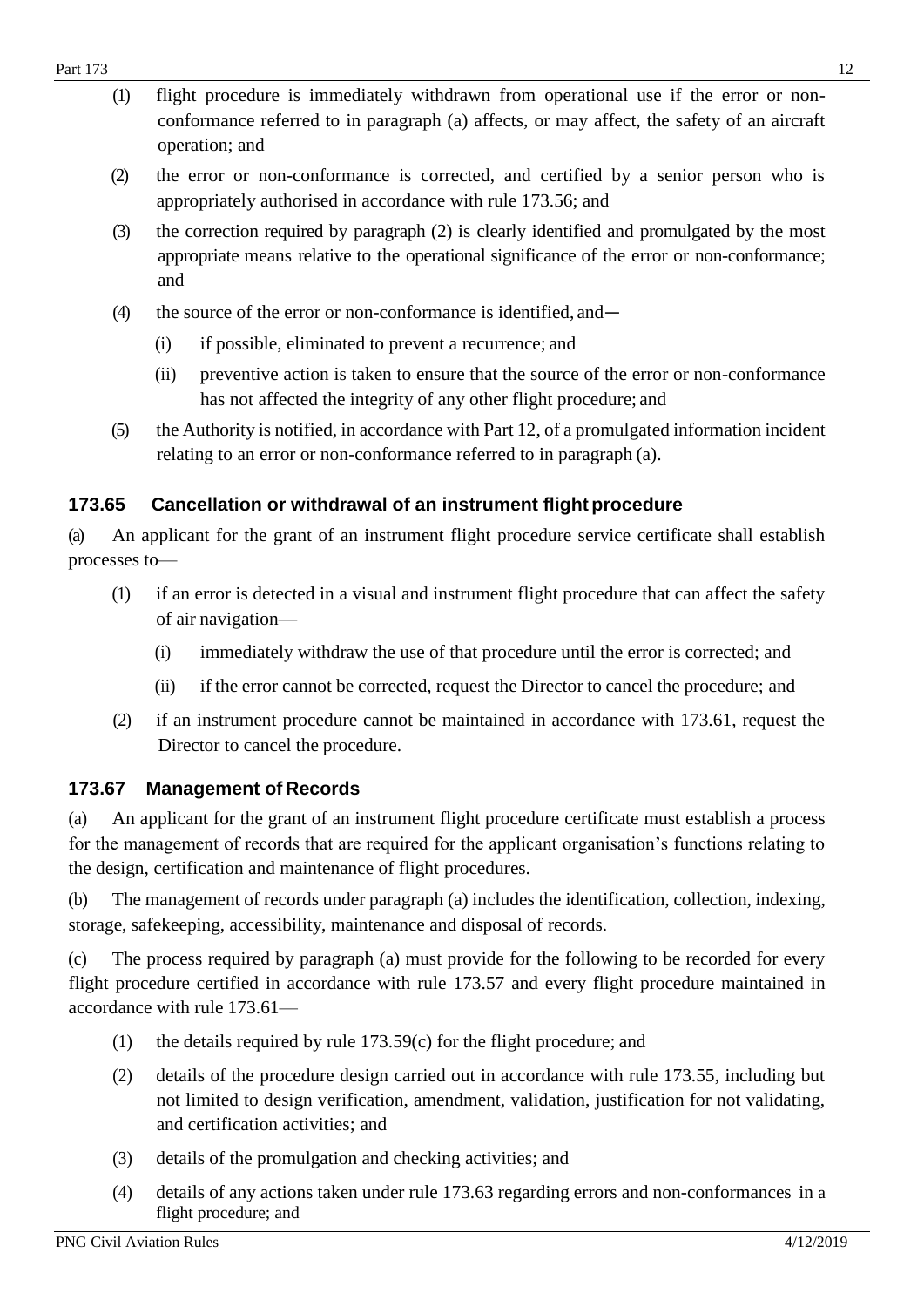- (5) details of every maintenance review and flight validation carried out, in accordance with the procedures required by rule 173.61.
- (d) The process required by paragraph (a) must also provide for the following—
	- (1) a record, that includes details of the qualifications, experience, training, assessments, and authorisations if applicable, for—
		- (i) every senior person required by rule  $173.51(a)(2)$ ; and
		- (ii) personnel required by rule  $173.51(a)(3)$ ; and
	- (2) a record of every internal safety management review carried out under rule 173.69; and
	- (3) the records required by paragraphs (c) and (d) to be legible, accurate, permanent, and retrievable in a legible format; and
	- (4) the records required by paragraph (c) to be retained for at least 5 years after the associated flight procedure is withdrawn fromuse.

### <span id="page-12-0"></span>**173.69 Safety Management System**

An applicant for the grant of an instrument flight procedure service certificate must establish, implement, and maintain a system for safety management in accordance with Part 100

### <span id="page-12-1"></span>**173.71 Quality Management System**

An applicant for the grant of an instrument flight procedure service certificate must establish, implement, and maintain a system for safety management in accordance with Part 100.

### <span id="page-12-2"></span>**173.73 Organisation exposition requirements**

(a) An applicant for the grant of an air navigation service certificate shall provide the Director with an exposition that shall contain—

- (1) a statement signed by the Chief Executive on behalf of the applicant' s organisation confirming that the exposition and any included manuals—
	- (i) define the organisation and demonstrate its means and methods for ensuring ongoing compliance with this Part; and
	- (ii) are required to be complied with by the applicant's organisation's personnel at all times; and
- (2) in relation to safety management system required by rule 173.69, an implementation plan that describes how the safety management system will be implemented; and
- (3) the titles and names of the senior person or senior persons required by  $173.51(a)(1)$  and (2); and
- (4) details of the duties and responsibilities of the senior person or persons required by rules  $173.51(a)(1)$  and (2) including-
	- (i) matters for which they have responsibility to deal directly with the Director on behalf of the organisation; and
	- (ii) responsibilities for safety management system; and
- (5) if there is more than one senior person listed under paragraph (3), an organisation chart showing the lines of responsibility of those persons; and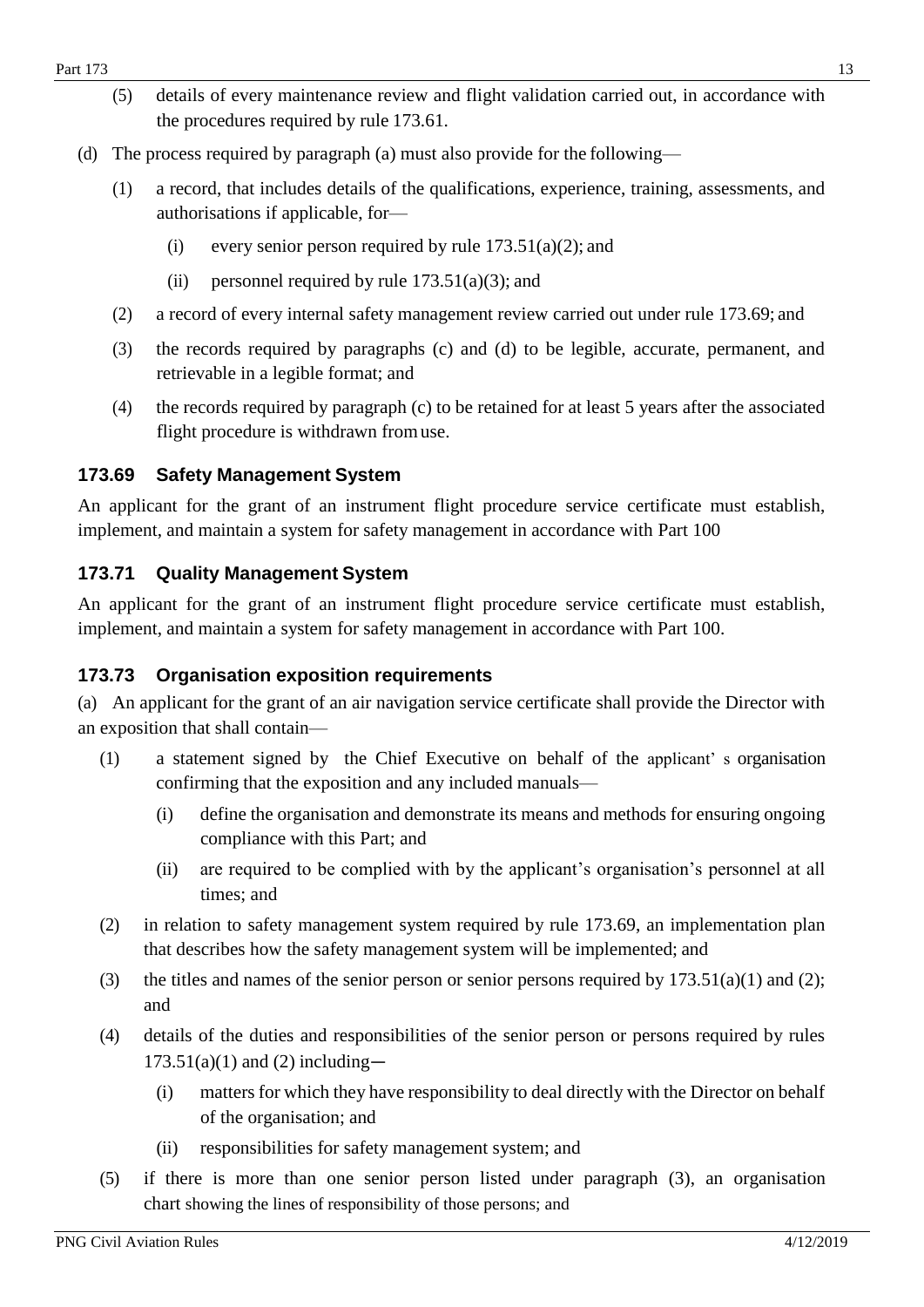- (i) information identifying the lines of safety responsibility within the organisation;and
- (ii) the name of every senior person who is authorised in accordance with rule 173.56 to certify instrument flight procedures; and
- (6) details of the scope of the authorisation issued to every person listed under paragraph (5); and
- (7) a list of the types of instrument flight procedure to be designed, certified, or maintained by the applicant's organisation; and
- (8) details of the applicant's means of meeting the requirements of rule  $173.53(a)$  regarding— (i) equipment; and
	- (ii) access to relevant and current data; and
	- (iii) access to copies of relevant documentation; and
- (9) details of the applicant's means of meeting the requirements of rule 173.55(b) regarding instrument flight procedures not requiring flight validation; and
- (10) details of the applicant's procedures as required by—
	- (i) rule 173.51(b) regarding assessment and competence of personnel; and
	- (ii) rule  $173.53(b)(1)$  regarding access to data; and
	- (iii) rule 173.53(b)(2) regarding currency and accuracy of data; and
	- (iv) rule 173.53(c) regarding control of documentation; and
	- (v) rule 173.55(a) regarding design, verification and flight validation of instrument flight procedures; and
	- (vi) rule 173.55(c) regarding flight validation of instrument flight procedures; and
	- (vii) rule 173.55(e) regarding the justification for instrument flight procedures not requiring flight validation; and
	- (viii) rule 173.55(f) or (g) regarding the compliance with standards; and
	- (ix) rule 173.56 regarding authorisation of senior persons; and
	- (x) rule 173.57 regarding certification of instrument flight procedures; and
	- (xi) rule 173.59 regarding promulgation of instrument flight procedures and the means to provide details of each procedure to the Director; and
	- (xii) rule 173.61 regarding maintenance of instrument flight procedures; and
	- (xiii) rule 173.63 regarding errors in published instrument flight procedures; and
	- (xiv) rule 173.67 regarding management of records; and
- (11) procedures for controlling, amending, and distributing the exposition.
- (b) The applicant's exposition must be acceptable to the Director.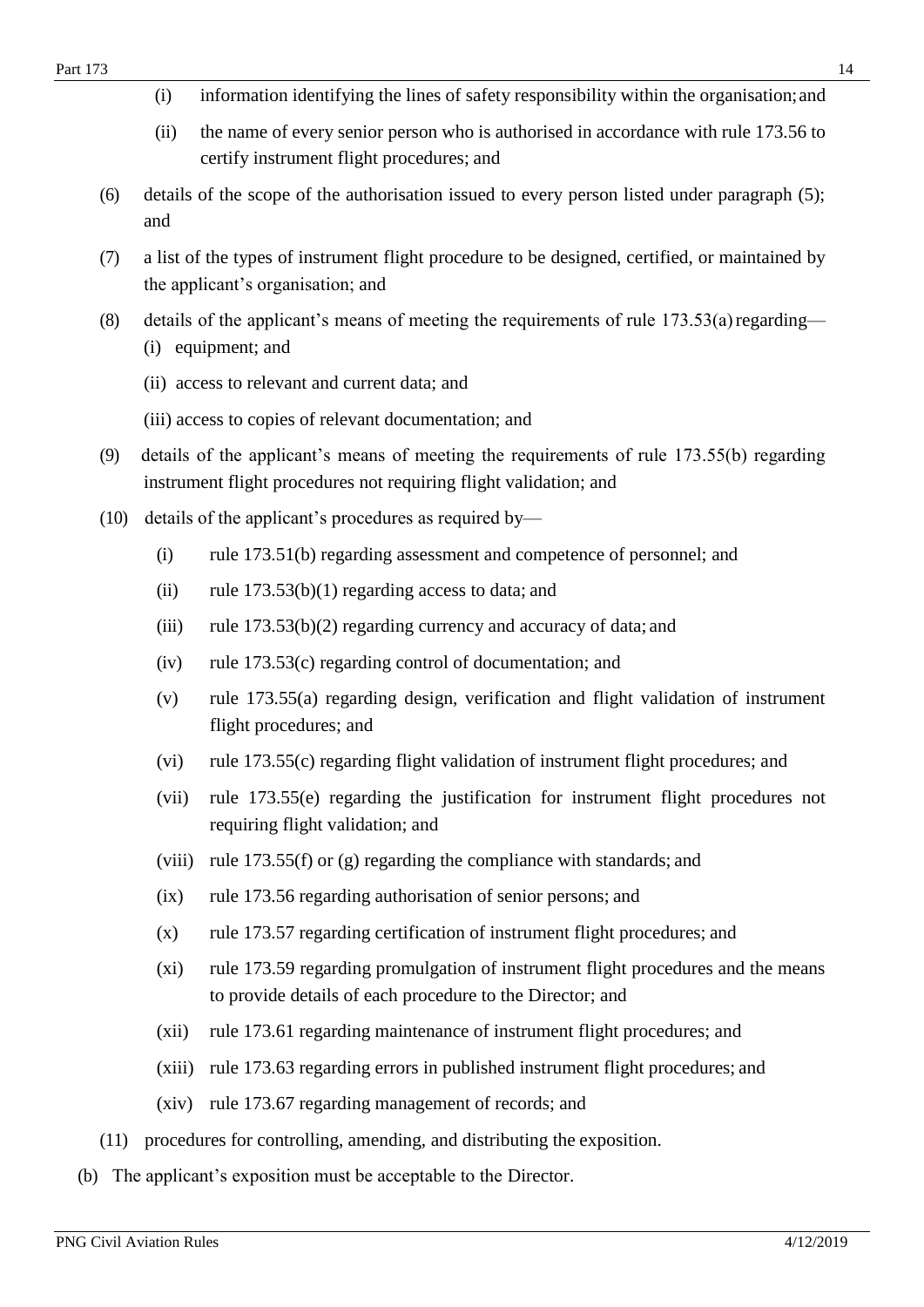## <span id="page-14-1"></span><span id="page-14-0"></span>**Subpart C – OperatingRequirements**

### **173.101 Continued compliance**

The holder of an instrument flight procedure service certificate shall—

- (1) continue to meet the standards and comply with the requirements of Subpart B prescribed for certification under this Part; and
- (2) hold at least one complete and current copy of the certificate holder's exposition required by rule 173.73 at the certificate holder's principal location; and
- (3) comply with all procedures and standard detailed in the exposition; and
- (4) make each part of the exposition that is applicable to the duties of its personnel available to those personnel; and
- (5) notify the Director of any change of the certificate holder's postal address, address for service, telephone number, or facsimile number on form CA 173/01 within 28 days of the change.

## <span id="page-14-2"></span>**173.103 Changes to certificate holder's organisation**

- (a) The holder of an instrument flight procedure service certificate shall–
	- (1) subject to paragraph (b), ensure that the holder's organisation's exposition is amended so as to remain a current description of the holder's organisation; and
	- (2) ensure that any amendments made to its exposition meet the applicable requirements of this Part; and
	- (3) comply with the amendment procedures contained in its exposition; and
	- (4) forward to the Director for retention a copy of each amendment that the certificate holder makes to its exposition as soon as practicable after the amendment is incorporated into its exposition; and
	- (5) make such amendments to its exposition as the Director may consider necessary in the interests of aviation safety.

(b) Where the holder of an instrument flight procedure service certificate proposes to make a change to:

- (1) the Chief Executive; or
- (2) the listed senior person or persons; required by rule  $173.73(a)(3)$ : or
- (3) the types of instrument flight procedure specified on the holder's certificate: or

(c) An application to make any of the changes specified in paragraph (b) shall be made by the holder of an instrument flight procedure service certificate on form CA173/01.

(d) The Director may prescribe conditions under which an instrument flight procedure service certificate holder may operate during or following any of the changes specified in paragraph (b).

(e) The holder of an instrument flight procedure service certificate shall comply with any conditions prescribed by the Director under paragraph (e).

(f) Where any change under paragraph (b) requires an amendment to the instrument flight procedure certificate, the certificate holder shall forward the certificate to the Director for endorsement of the change as soon as practicable.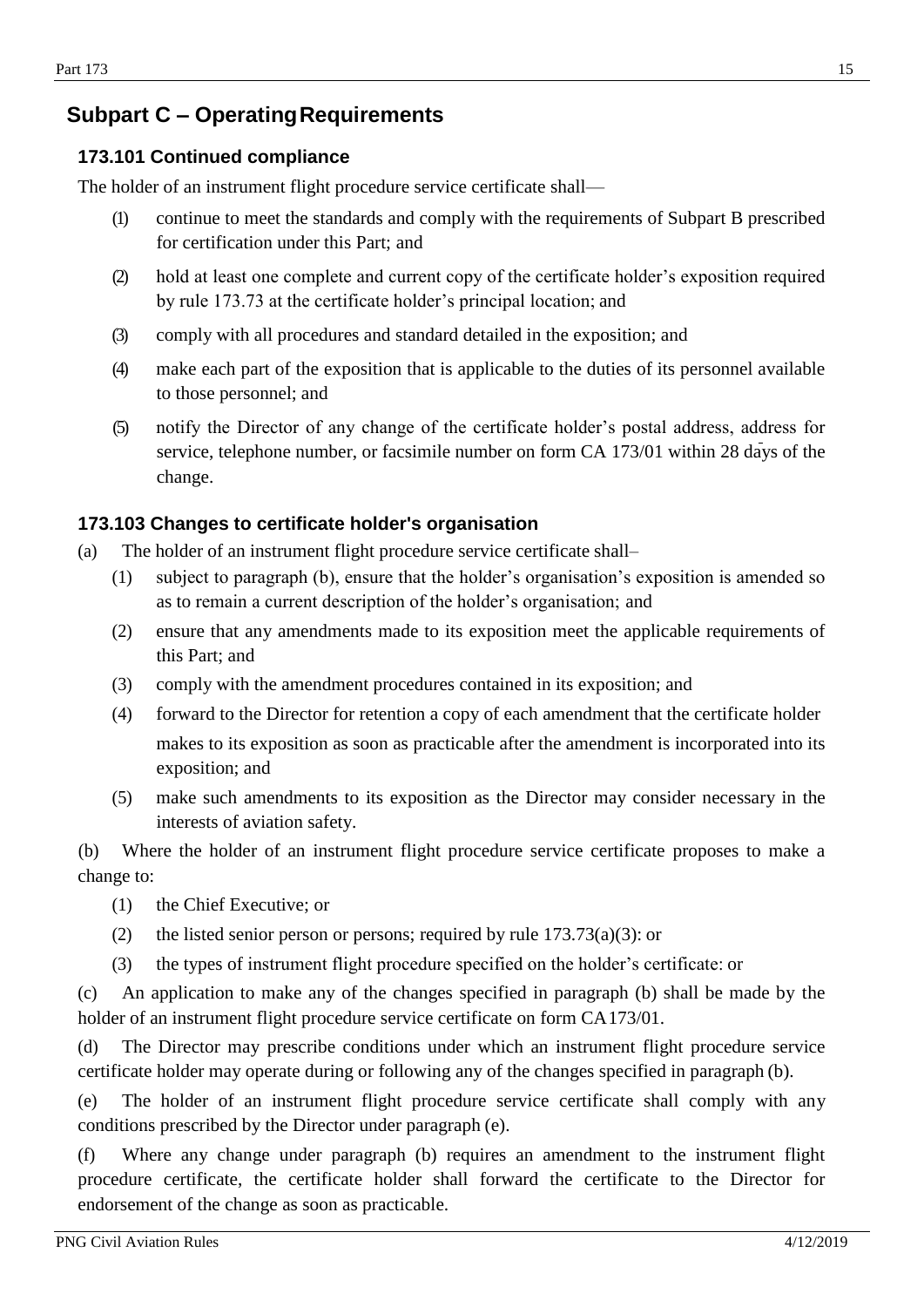### <span id="page-15-0"></span>**173.105 Cessation of maintenance of an instrument flight procedure**

If the holder of an instrument flight procedure service certificate proposes to discontinue the maintenance of an instrument flight procedure as required by rule 173.61, the certificate holder must notify the Director in writing of the proposal to discontinue the maintenance at least 90 days before the maintenance ceases.

## <span id="page-15-2"></span><span id="page-15-1"></span>**Subpart D – Design Criteria—Instrument Flight Procedure**

### **173.201 Design**

(a) Every instrument flight procedure must be designed in accordance with the requirements of this Part and in accordance with the appropriate design processes, standards, guidelines, and aeronautical data quality requirements contained in the following:

- (1) ICAO Documents—
	- (i) Doc 8168, Procedures for Air Navigation Services Aircraft Operations Volume I Flight Procedures, and Volume II, Construction of Visual and Instrument Flight Procedures:
	- (ii) Doc 8697, Aeronautical Chart Manual:
	- (iii) Doc 9365, Manual of All-Weather Operations:
	- (iv) Doc 9613 Performance Based Navigation Manual Volume I Concept and Implementation Guidance, and Volume II Implementing RNAV and RNP:
	- (v) Doc 9881, Guidelines for Electronic Terrain, Obstacle and Aerodrome Mapping Information:
- (2) ICAO Annexes—
	- (i) Annex 4, Aeronautical Charts:
	- (ii) Annex 6, Operation of Aircraft:
	- (iii) Annex 11, Air Traffic Services:
	- (iv) Annex 14, Volumes I & II Aerodromes:
	- (v) Annex 15, Aeronautical Information Services:
- (3) Any other guideline or standard that is applicable to a particular type of instrument flight procedure and is acceptable to the Director.

(b) For the purposes of paragraph (a), if there is a conflicting difference between any of the applicable design processes, standards, guidelines, or aeronautical data quality requirements, the particular design process, standard or guideline to be used must be acceptable to, or specified by, the Director.

- (c) The design of an instrument flight procedure must—
	- (1) be coordinated with all appropriate air traffic service providers; and
	- (2) be compatible with any air traffic service and associated procedure that is provided within the area or areas of airspace where the instrument flight procedure is intended to be established; and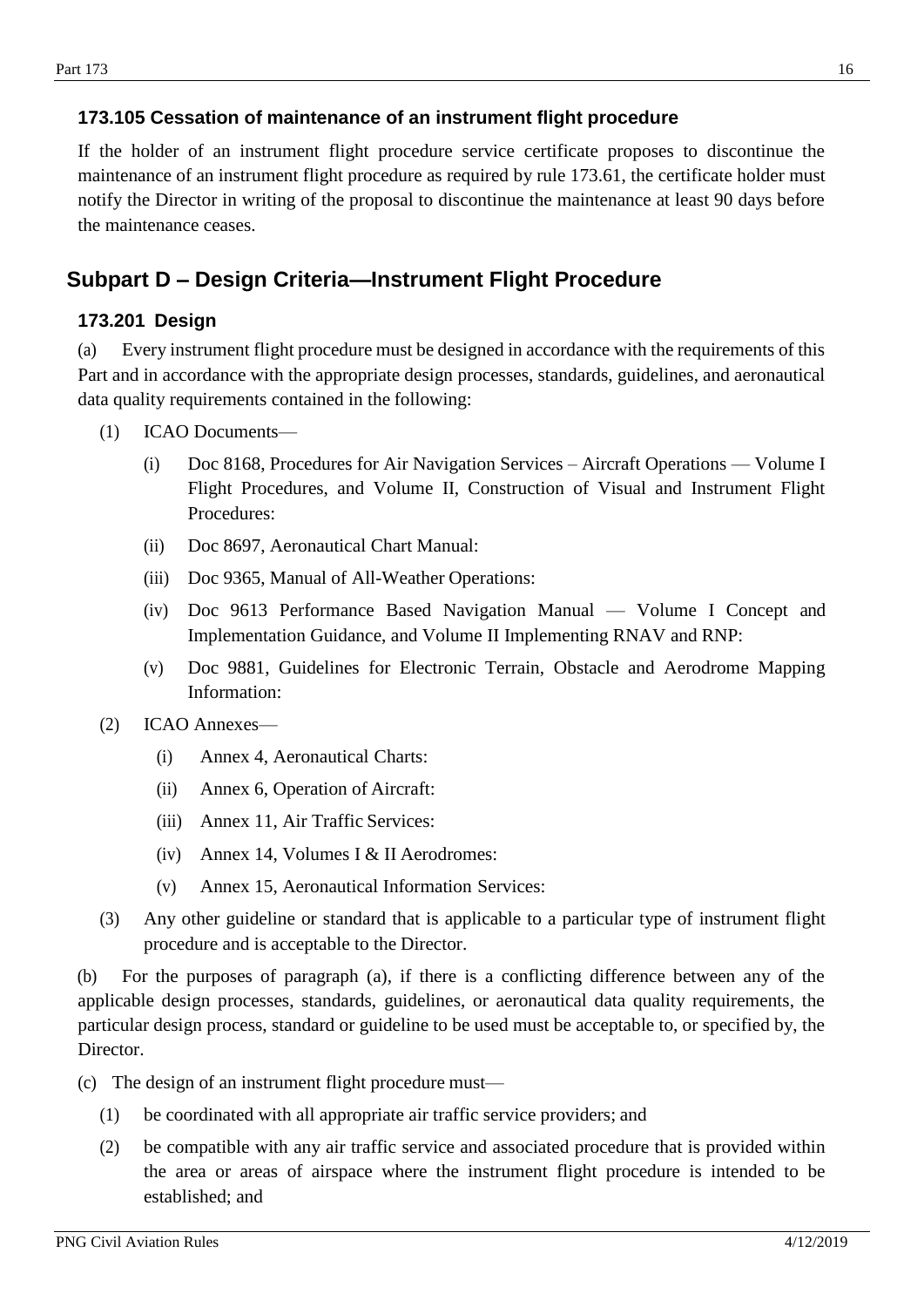- (3) take into account—
	- (i) any noise abatement procedure prescribed by Part 93; and
	- (ii) any bylaws or other legislation restricting aircraft operations; and
	- (iii) the classification and any associated designation of the airspace in which the instrument flight procedure is to be established and any adjacent airspace that may be affected by the procedure; and
	- (iv) the effect that the proposed instrument flight procedure may have on any other instrument flight procedure established in the airspace.

(d) An instrument flight procedure must not be designed for an aerodrome or heliport unless the operator of the aerodrome or heliport agrees in writing that the aerodrome or heliport may be used for IFR operations using the intended instrument flight procedure.

(e) An instrument flight procedure must not be designed on or use a ground based aeronautical facility unless—

- (1) the aeronautical facility is operated under the authority of an aeronautical telecommunication service certificate issued in accordance with Part 171; and
- (2) the holder of the aeronautical telecommunication service certificate agrees in writing that the aeronautical facility can be used for the intended instrument flight procedure.

### <span id="page-16-0"></span>**173.203 Use of Design Automation Tools**

The holder of an instrument flight procedure service certificate shall–

(a) utilize design automation tools to the maximum extent practicable in the design of each IFP in order to minimize the potential for design errors.

(b) ensure all design automation tools are validated prior to use using a tool validation methodology acceptable to the Director.

#### <span id="page-16-1"></span>**173.205 Validation of Instrument Flight Procedures**

The holder of an instrument flight procedure service certificate shall conduct validation of IFPs that –

(a) comprises a ground validation element and may also comprise a flight validation element. In the case of RNAV procedures, a navigation database validation is also required.

(b) all elements of the validation and must document their proposed validation activities in a plan and submit as early as possible to CASA PNG for acceptance.

(c) establish detailed procedures for conducting the flight validation of an IFP as required by the Director

(d) Flight validations must be performed by qualified and experienced flight validation pilots.

(e) The aircraft to be used for flight validation of an IFP must have the performance capabilities appropriate to the categories for which the IFP has been designed.

(f) All IFP validation flights must be conducted during daylight hours in visual meteorological conditions (VMC),

(g) Navigation database validation must be performed for all RNAV instrument flight procedures.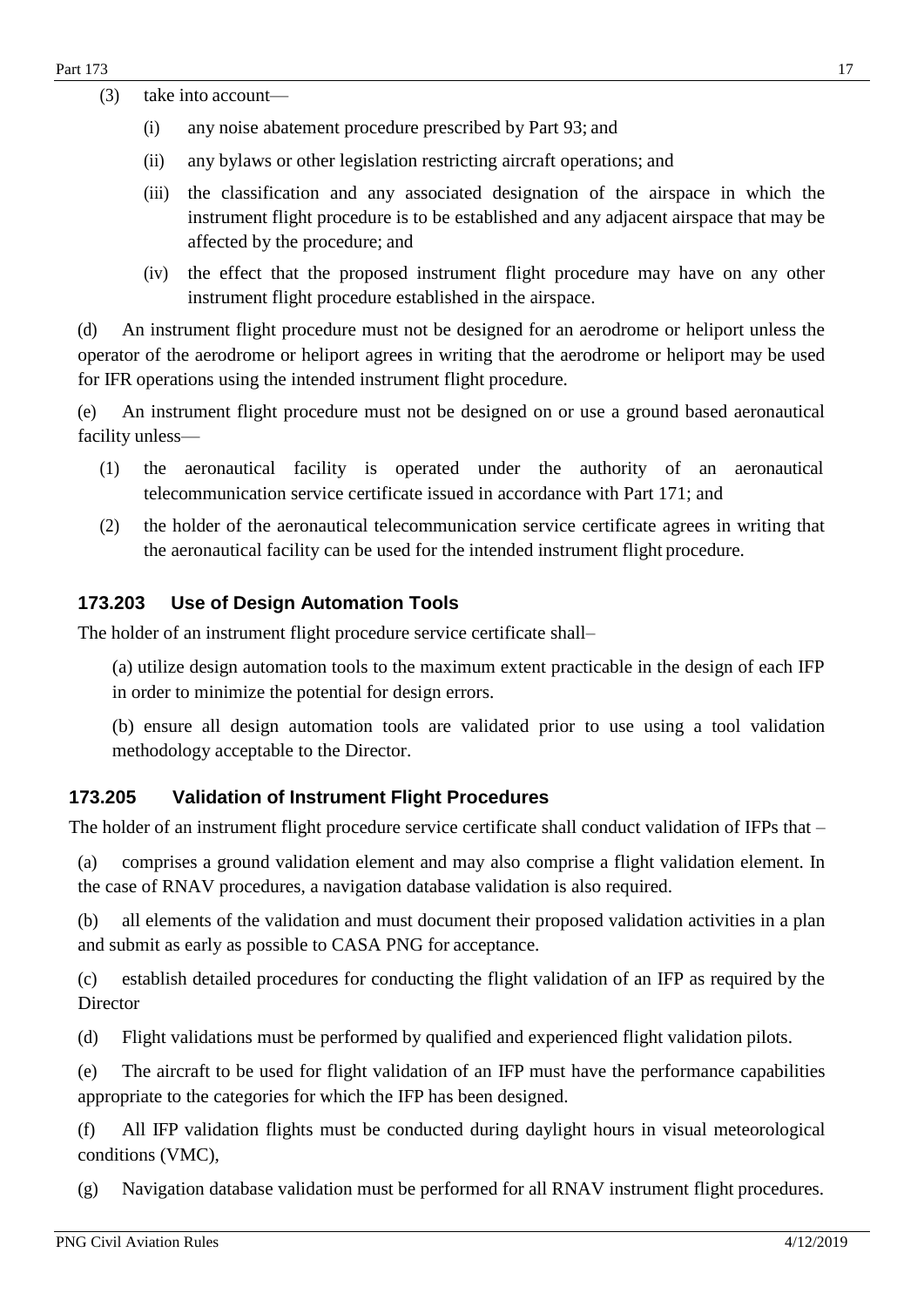(h) Where a ground and/or flight and navigation database validation has been conducted, a report must be completed by each of the following where applicable and shall be forwarded to CASA PNG;

- (1) Instrument flight procedure approved designer;
- (2) Validating pilot;
- (3) Relevant ATS unit.

# <span id="page-17-0"></span>**Appendix A — Qualifications and experience for senior persons, qualified designers and apprentice instrument flight procedure designers.**

This appendix specifies the qualifications and experience for a senior person required by rule 173.51(a)(2).

## <span id="page-17-1"></span>**A.1 Senior person to certify instrument flight procedures**

- (a) Training
	- (1) have successfully completed an ICAO PANS-OPS training course, or a training course accepted by the Director as an equivalent, for the design of instrument flight procedures.
	- (2) have satisfactorily completed an approved training programme as prescribed in CAR 173.52

(b) Experience in application of instrument flight procedures — have at least 10 years' experience in the application of instrument flight procedures through experience gained in air traffic control, as a flight crew member on IFR operations, in operational control of IFR operations, or other experience accepted by the Director as equivalent.

(c) Experience in design of instrument flight procedures — at least 2 years' experience designing instrument flight procedures which must include—

- (1) under supervision by a procedure designer whose qualifications are accepted by the Director, the design of at least 3 instrument flight procedures of the type that the person is to be authorised to certify; or
- (2) for a new instrument flight procedure type, experience accepted by the Director in designing or certifying similar instrument flight procedure types.

## <span id="page-17-2"></span>**A.2 Qualified Designers.**

(a) The minimum standard for the qualifications and experience of a qualified designer is:

- (1) satisfactory completion of an approved PANS-OPS procedures design course; or
- (2) a training course acceptable to the Director as an equivalent;
- (3) satisfactory completion of a course of in-service training in procedures design as detailed in the designer's operations manual;
- (4) required minimum design experience in accordance with paragraph (c) of this section; and
- (5) a written approval by the chief designer in accordance with paragraph (d) of this section.

(b) In addition, a qualified designer must have at least 5 years' general experience in the application of instrument flight procedures through experience gained in air traffic control, as a flight crew member on IFR operations, in operational control of IFR operations, or other experience accepted by the Director as equivalent. Experience may include time spent in the design of IFPs.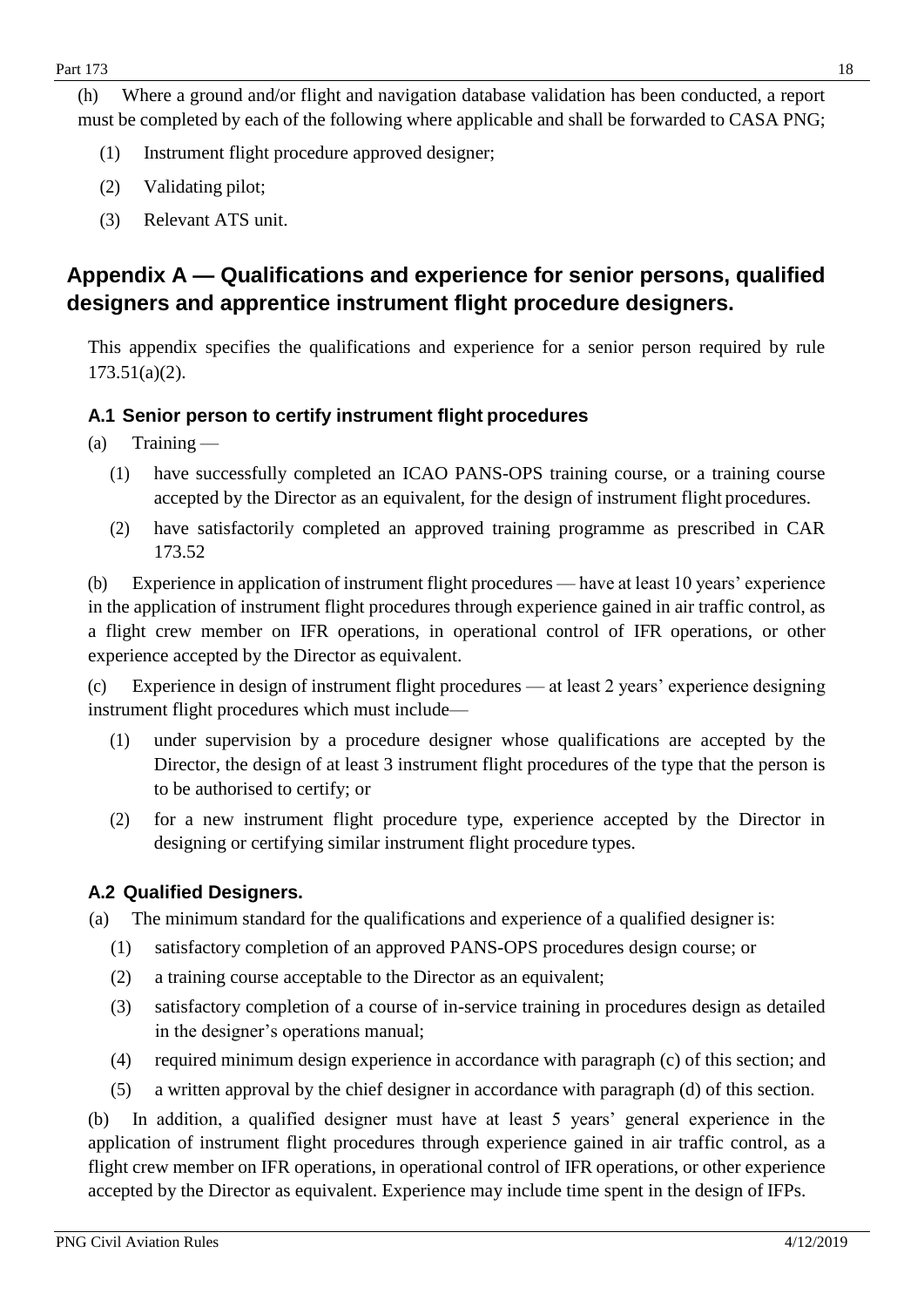- (c) Minimum *Design Experience.*
	- (1) minimum design experience is required for each type of procedure to be designed.
	- (2) for the purposes of paragraph  $(a)(3)$  of this section, the minimum practical design experience required is three designs of a particular procedure type, checked and approved by a Senior person responsible to certify instrument flight procedures, and completed within any twelve consecutive months.

(d) Approvals*.* Then senior person responsible to certify instrument flight must provide each staff member engaged in instrument flight procedure design as a qualified designer with a written statement specifying:

- (1) that the person is a qualified designer;
- (2) the types of procedure that the person is approved to design;
- (3) any limitations or supervision requirements that apply; and
- (4) any approval to supervise other design staff.

## <span id="page-18-0"></span>**A3. Apprentice Designers.**

(a) Personnel who are not qualified under A2 must not:

- (1) Design a procedure for which approval is required under CAR Part 173, except under direct supervision; or
- (2) Verify or check a procedure for which approval is required under CAR Part 173.

## <span id="page-18-1"></span>**A4. Senior person responsible for the system for safety management**

The senior person or persons required by rule  $173.51(a)(2)(iii)$  must be able to demonstrate competency and experience relevant to the management of safety systems and the activities of the certificate holder.

# <span id="page-18-2"></span>**Appendix B — Acceptable Standards for design, maintenance and transfer of instrument flight procedures**

**B.1** The processes of design, maintenance, or transfer of data of an instrument flight procedure must

- (1) ensure that the applicable aeronautical data and aeronautical information complies with the standards specified in RTCA Inc. document number RTCA/DO-201A Standards for Aeronautical Information; and
- (2) manipulation or processing of aeronautical data complies with the standards specified in RTCA Inc. document number RTCA/DO-200A Standards for Processing Aeronautical Data; and
- (3) any transfer of aeronautical information within the certificate holder's organisation, or to or from external entities, complies with the standards specified in the Aeronautical Information Transfer Model (AIXM-5).

—